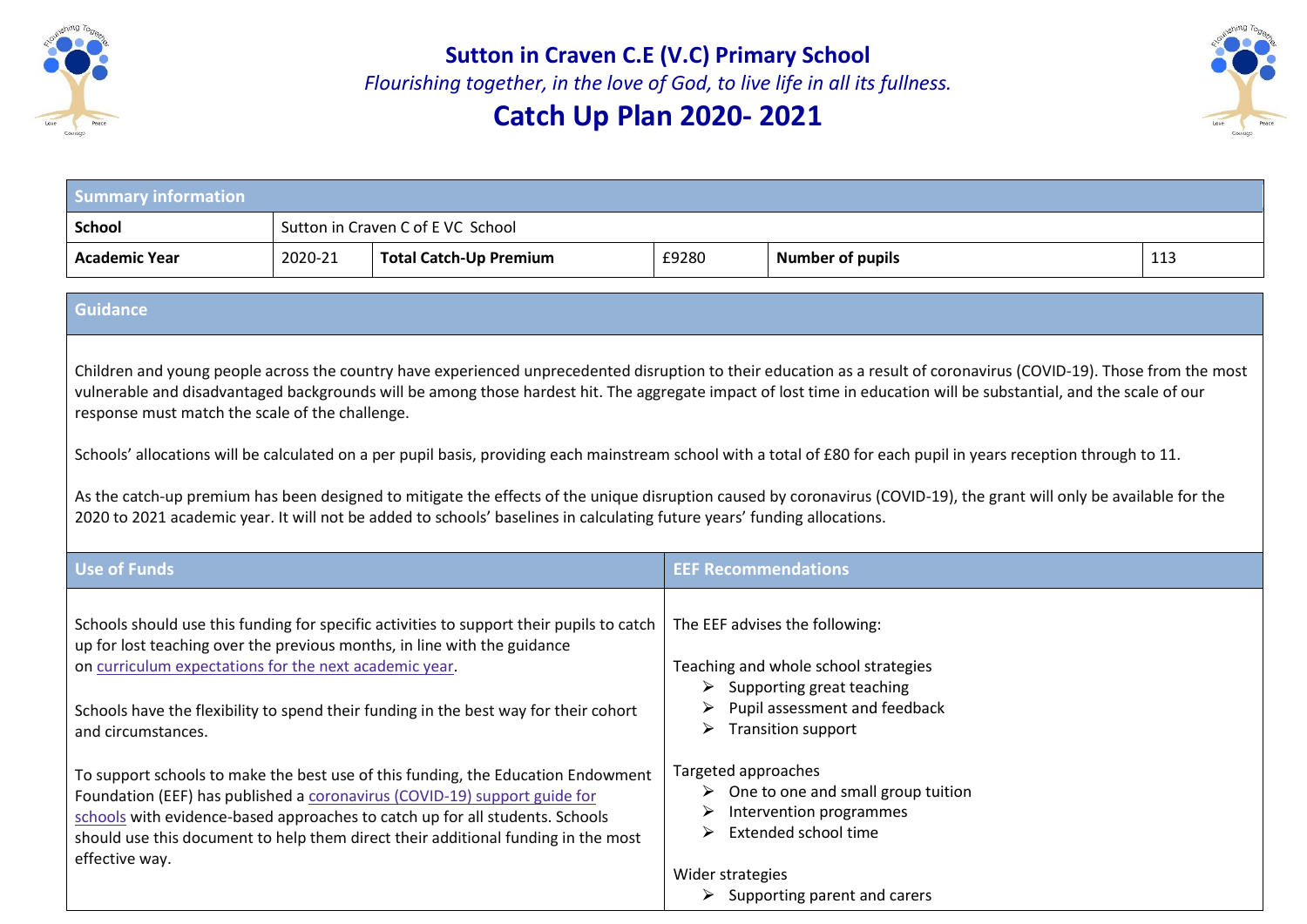## > Access to technology

⮚ Summer support

| <b>Identified impact of lockdown</b> |                                                                                                                                                                                                                                                                                                                                                                                                                                                                                                                   |  |  |
|--------------------------------------|-------------------------------------------------------------------------------------------------------------------------------------------------------------------------------------------------------------------------------------------------------------------------------------------------------------------------------------------------------------------------------------------------------------------------------------------------------------------------------------------------------------------|--|--|
| <b>Maths</b>                         | Recall of basic skills and facts - fluency in Maths.<br>Confidence and stamina in problem solving and reasoning.                                                                                                                                                                                                                                                                                                                                                                                                  |  |  |
| <b>Writing</b>                       | Stamina for writing and grammatical control.                                                                                                                                                                                                                                                                                                                                                                                                                                                                      |  |  |
| <b>Reading</b>                       | Fluency in reading for early readers and inference and critical analysis skills for fluent readers.                                                                                                                                                                                                                                                                                                                                                                                                               |  |  |
| Non-core                             | Missed curriculum and enrichment experiences e.g. trips, visitors and powerful curriculum moments.                                                                                                                                                                                                                                                                                                                                                                                                                |  |  |
| <b>EYFS</b>                          | Oracy and phonics                                                                                                                                                                                                                                                                                                                                                                                                                                                                                                 |  |  |
| <b>ADDITIONAL BARRIERS</b>           | Stability in staffing due to absence related to Covid 19<br>Appropriate and safe 'space' for additional sessions<br>A lack of structure has led to lower concentration levels for some pupils<br>Physical layout of classroom<br>Resources for learning<br>Marking - assessment for learning<br>Anxiety<br>External barriers: (issues which require action outside school such as home learning environment and low attendance)<br>Anxiety around the pandemic and safety in school could lead to low attendance. |  |  |
|                                      | Time spent on core areas and specialist support for phonics and calculation.                                                                                                                                                                                                                                                                                                                                                                                                                                      |  |  |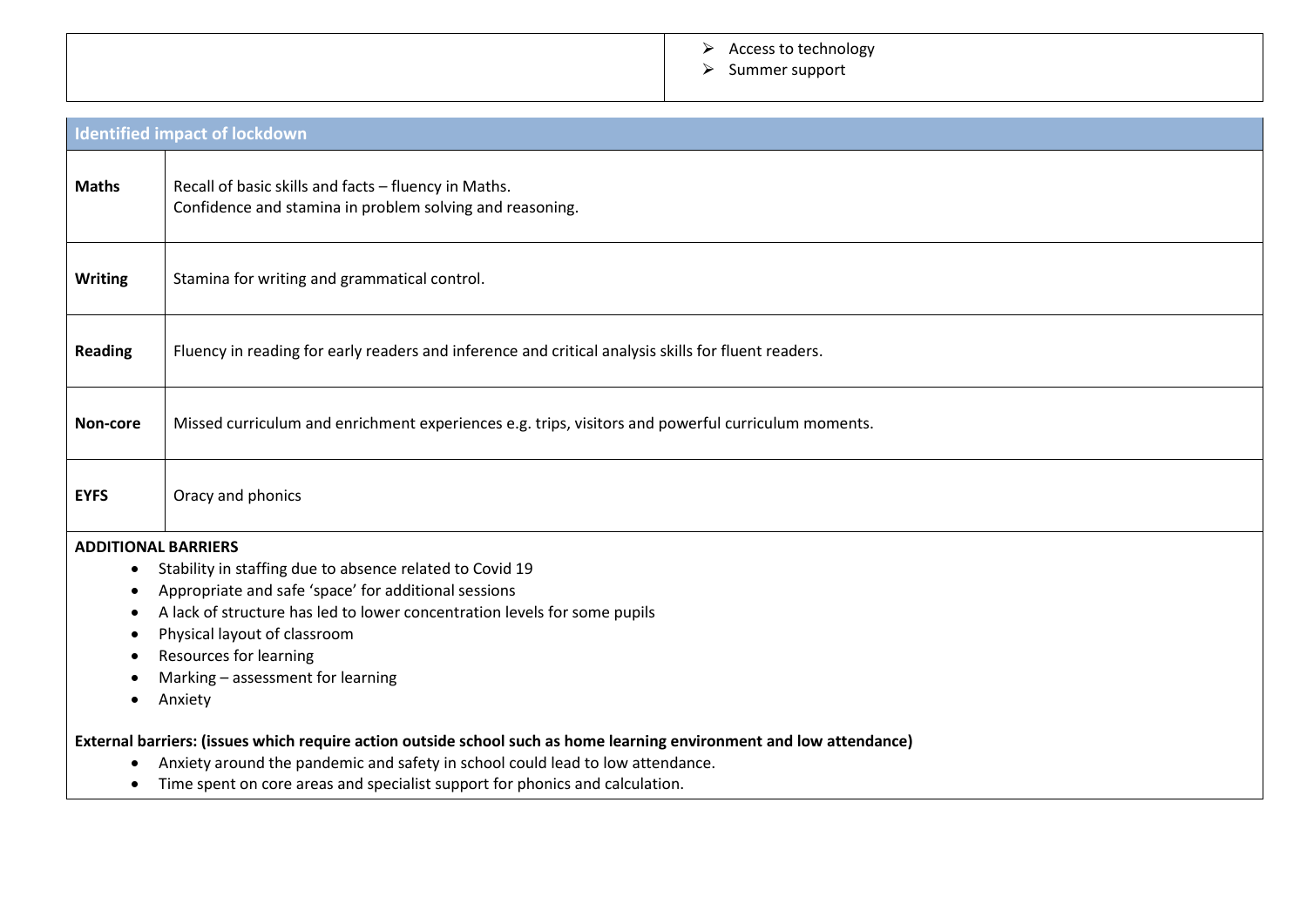**Planned expenditure -** The headings below are grouped into the categories outlined in the Education Endowment Foundation's coronavirus support guide for schools)

| i. Teaching and whole-school strategies                                                                                                                                                                                                                                                                                                                                                                                                                                                                                                                                                                     |                                                                                                                                                                                                                                                                                   |                        |                                                      |                        |  |  |
|-------------------------------------------------------------------------------------------------------------------------------------------------------------------------------------------------------------------------------------------------------------------------------------------------------------------------------------------------------------------------------------------------------------------------------------------------------------------------------------------------------------------------------------------------------------------------------------------------------------|-----------------------------------------------------------------------------------------------------------------------------------------------------------------------------------------------------------------------------------------------------------------------------------|------------------------|------------------------------------------------------|------------------------|--|--|
| <b>Desired outcome</b>                                                                                                                                                                                                                                                                                                                                                                                                                                                                                                                                                                                      | Chosen approach and anticipated cost                                                                                                                                                                                                                                              | Impact (once reviewed) | <b>Staff lead</b>                                    | <b>Review</b><br>date? |  |  |
| Supporting great teaching:<br>Additional online programs purchased to aid planning<br>and delivery such as rising stars reading planet, test<br>base, classroom secrets, white rose maths premium<br>resources, White rose maths booklets                                                                                                                                                                                                                                                                                                                                                                   | Teachers will use these resources to support quality first<br>teaching addressing misconceptions within lessons and<br>through same day intervention.<br>Phonics and reading catch up training for support staff                                                                  |                        | Class<br>teachers                                    | Feb 21                 |  |  |
| Despite the limitations placed on schools in terms of use<br>of physical resources and the sharing of them,<br>manipulatives are accessed regularly in Maths and this<br>supports development. Purchase additional materials<br>as needed to allow for class sets or individual sets.                                                                                                                                                                                                                                                                                                                       |                                                                                                                                                                                                                                                                                   |                        | Class<br>teachers                                    | Feb 21                 |  |  |
| Teaching assessment and feedback<br>Teachers have a very clear understanding of what gaps<br>in learning remain and use this to inform assessments of<br>learning that are aligned with standardised norms,<br>giving a greater degree in confidence and accuracy of<br>assessments.<br>Purchase and implement new assessments (Rising Stars<br>National Test style Standardised assessments) along<br>with gaps analysis to inform next steps for teaching and<br>learning as well as targeted and specific intervention<br>PIRA - Reading<br>PUMA - Maths and<br>GAPS - grammar, punctuation and spelling | Complete termly tests and record assessments on MARK<br>to identify gaps an on Insight to track performance.<br>Provide APP((assessment, planning and preparation)<br>time for staff to input scores and analyse gaps and plan<br>interventions to support catch up and progress. |                        | Class<br>teachers<br>and HT<br>(assessme<br>nt lead) | July 21                |  |  |
| Whole school approach to the teaching of writing<br>To build capacity and sustained improvement in writing<br>across school to ensure rapid progress by implementing<br>the 'Talk for writing' approach.                                                                                                                                                                                                                                                                                                                                                                                                    | $\mathsf T$<br>his includes training and consultancy support for teachers<br>and English Lead                                                                                                                                                                                     |                        | Class<br>teachers,<br>English<br>Lead                |                        |  |  |
| <b>Provision in Early Years</b>                                                                                                                                                                                                                                                                                                                                                                                                                                                                                                                                                                             |                                                                                                                                                                                                                                                                                   |                        | <b>EYFS Lead</b><br>and HT                           |                        |  |  |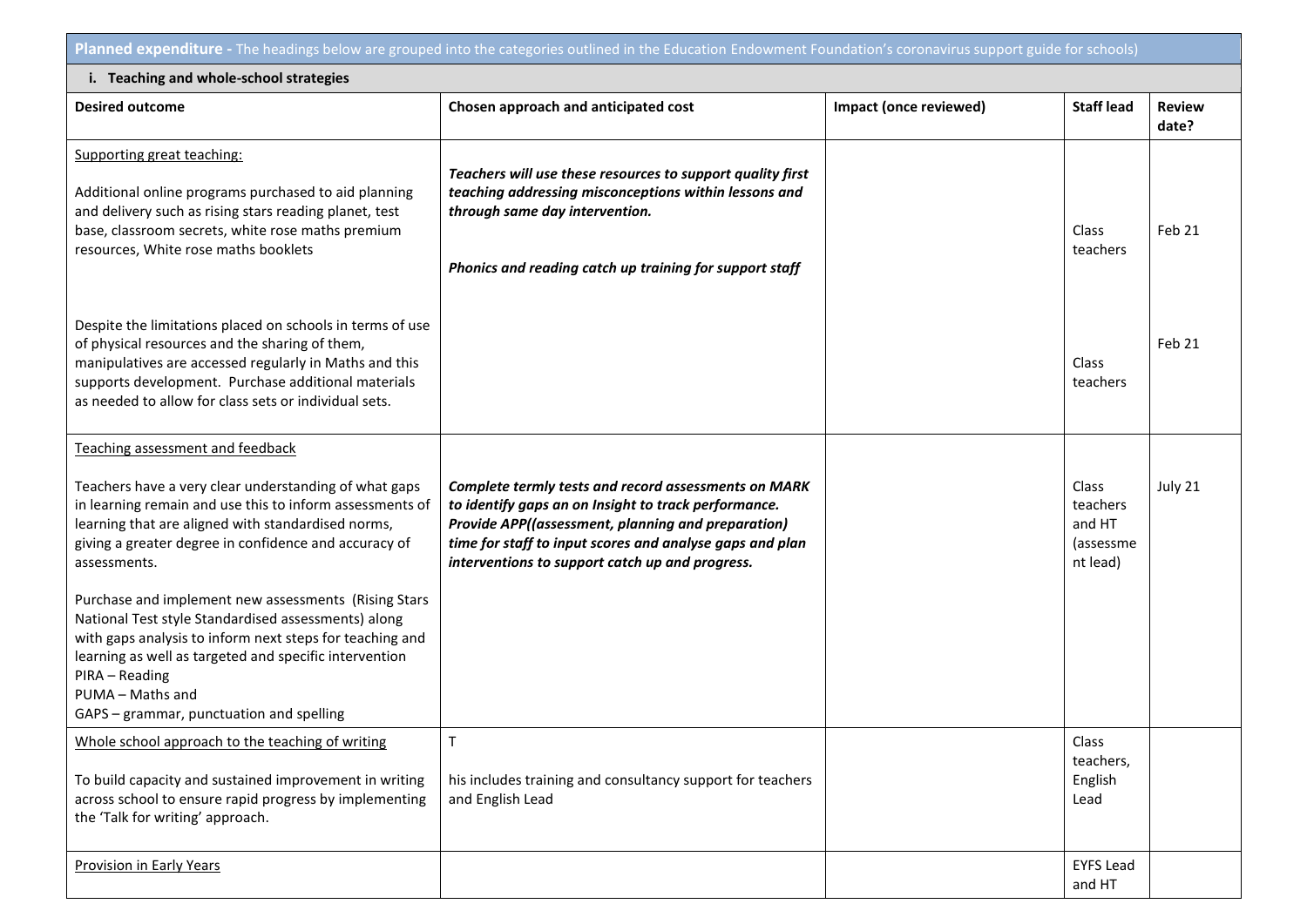| To improve the quality of resources and environment of    | Staff will use support (consultancy), training and        |                   |  |
|-----------------------------------------------------------|-----------------------------------------------------------|-------------------|--|
| Early years to ensure that all children have              | resources to ensure children in Year 1 catch up on missed | <b>EYFS Class</b> |  |
| opportunities for high quality interactions through play. | learning opportunities and experiences from previous      | teachers          |  |
|                                                           | lockdown.                                                 |                   |  |
| Purchase resources and support for Early Years teams      |                                                           |                   |  |

## **ii. Targeted approaches**

| <b>Desired outcome</b>                                                                                                                                                                                                                                                                                                                                                                                                                                                                                                                                          | Chosen action/approach                                                                                                                                                                                                                                                                                    | Impact (once reviewed) | <b>Staff lead</b> | <b>Review</b><br>date? |
|-----------------------------------------------------------------------------------------------------------------------------------------------------------------------------------------------------------------------------------------------------------------------------------------------------------------------------------------------------------------------------------------------------------------------------------------------------------------------------------------------------------------------------------------------------------------|-----------------------------------------------------------------------------------------------------------------------------------------------------------------------------------------------------------------------------------------------------------------------------------------------------------|------------------------|-------------------|------------------------|
| 1-to-1 and small group tuition                                                                                                                                                                                                                                                                                                                                                                                                                                                                                                                                  | Due to space limitations 1:1 and small group tuition<br>is limited though it is happening within class bubbles.<br>TAs to lead small group work outside class and one<br>teacher to lead small group maths booster class with<br>Year 4 and a small group of Year 6 (more able) for<br>SPAG after school. |                        | LH and RR         | Feb 21                 |
| Implement the Nuffield Early Language Intervention (NELI)<br>Programme. This is a programme to improve the language<br>skills of reception age children who need it most. It includes<br>additional targeted support for oral language.<br>NELI involves small-group and one-to-one language<br>teaching sessions for reception age children identified as<br>needing targeted language support In order for NELI<br>training to be accessible across England in a socially<br>distanced and self-paced manner, an online training model<br>has been developed. | Children who would benefit from NELI are identified<br>by an initial app-based assessment of pupils' oral<br>language, called Language Screen. The intervention is<br>delivered over 20 weeks by trained school staff, such<br>as a teaching assistant                                                    |                        | SD with<br>TA's   | Feb 21                 |